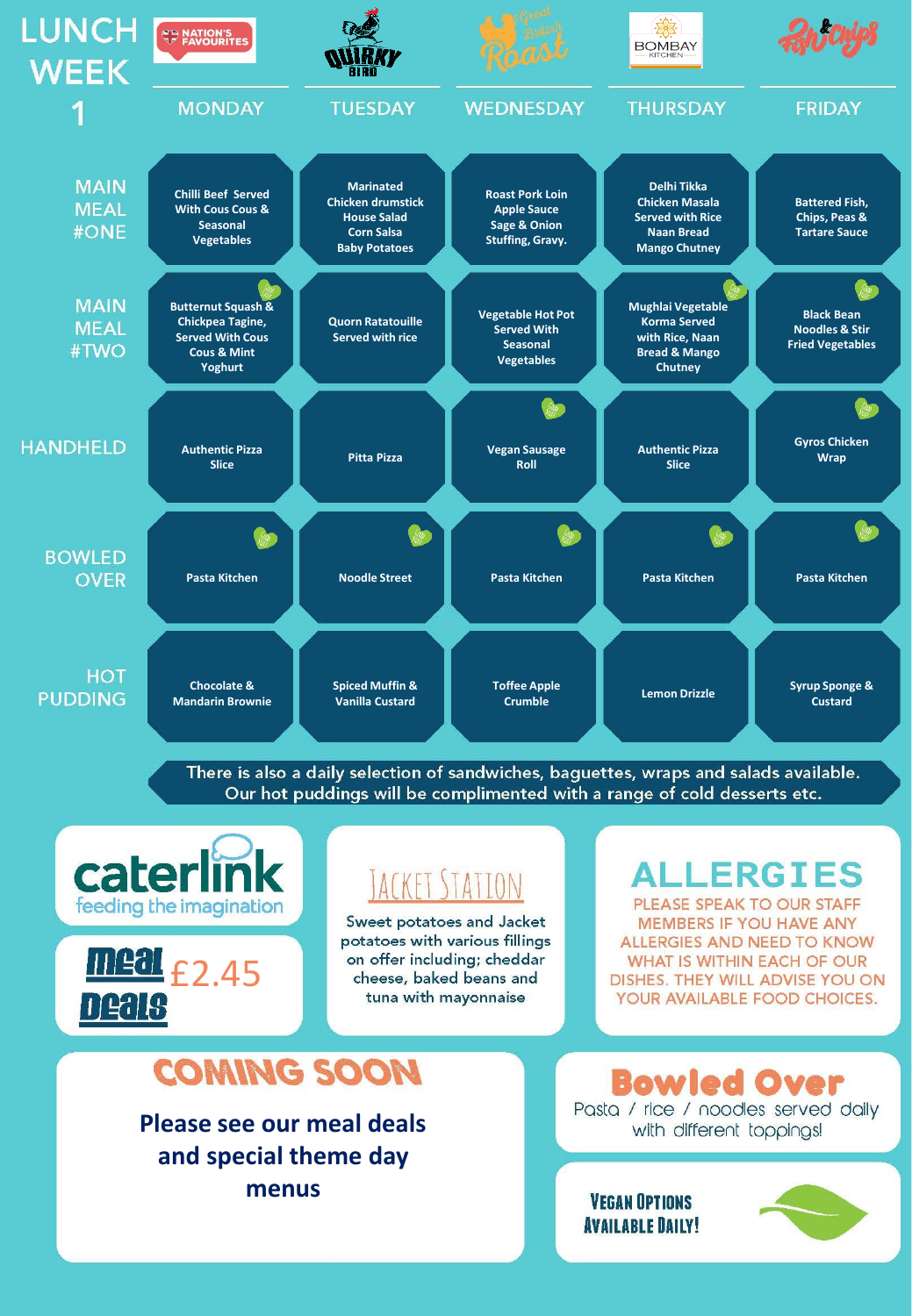

There is also a daily selection of sandwiches, baguettes, wraps and salads available. Our hot puddings will be complimented with a range of cold desserts etc.



**menus**

**VEGAN OPTIONS** 

**AVAILABLE DAILY!**